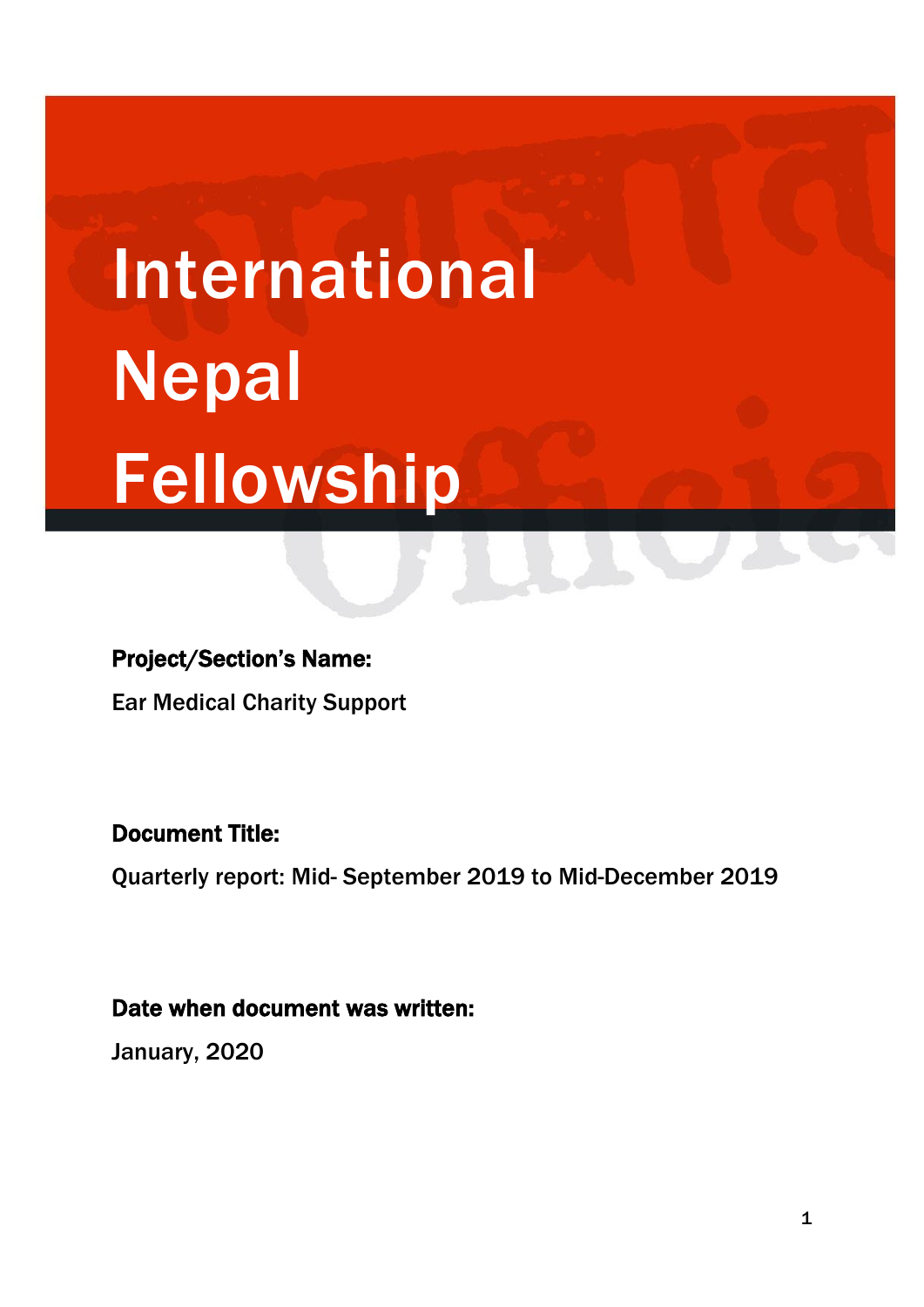#### Contact Details

| <b>Name</b>                           |    | : Surya Kumar Magar                    |
|---------------------------------------|----|----------------------------------------|
| <b>Job Title</b>                      |    | : Partnership Officer                  |
| <b>Address</b>                        | ÷. | International Nepal Fellowship (Nepal) |
|                                       |    | Central Office, Pokhara-1, Nepal       |
|                                       |    | PO Box 5                               |
| Tel                                   |    | $\div$ +977 [0]61 520111               |
| E-mail                                |    | $:$ surya.magar@nepal.inf.org          |
| <b>Website</b>                        |    | www.inf.org                            |
| Name/Role of person approving report: |    |                                        |
| Hira Mani Adhikari                    |    |                                        |
| <b>Partnership Manager</b>            |    |                                        |

INF Nepal Central Office

## Start date of the project:

Mid-June 2017

## Period covered by the report:

Mid- September 2019 to Mid- December 2019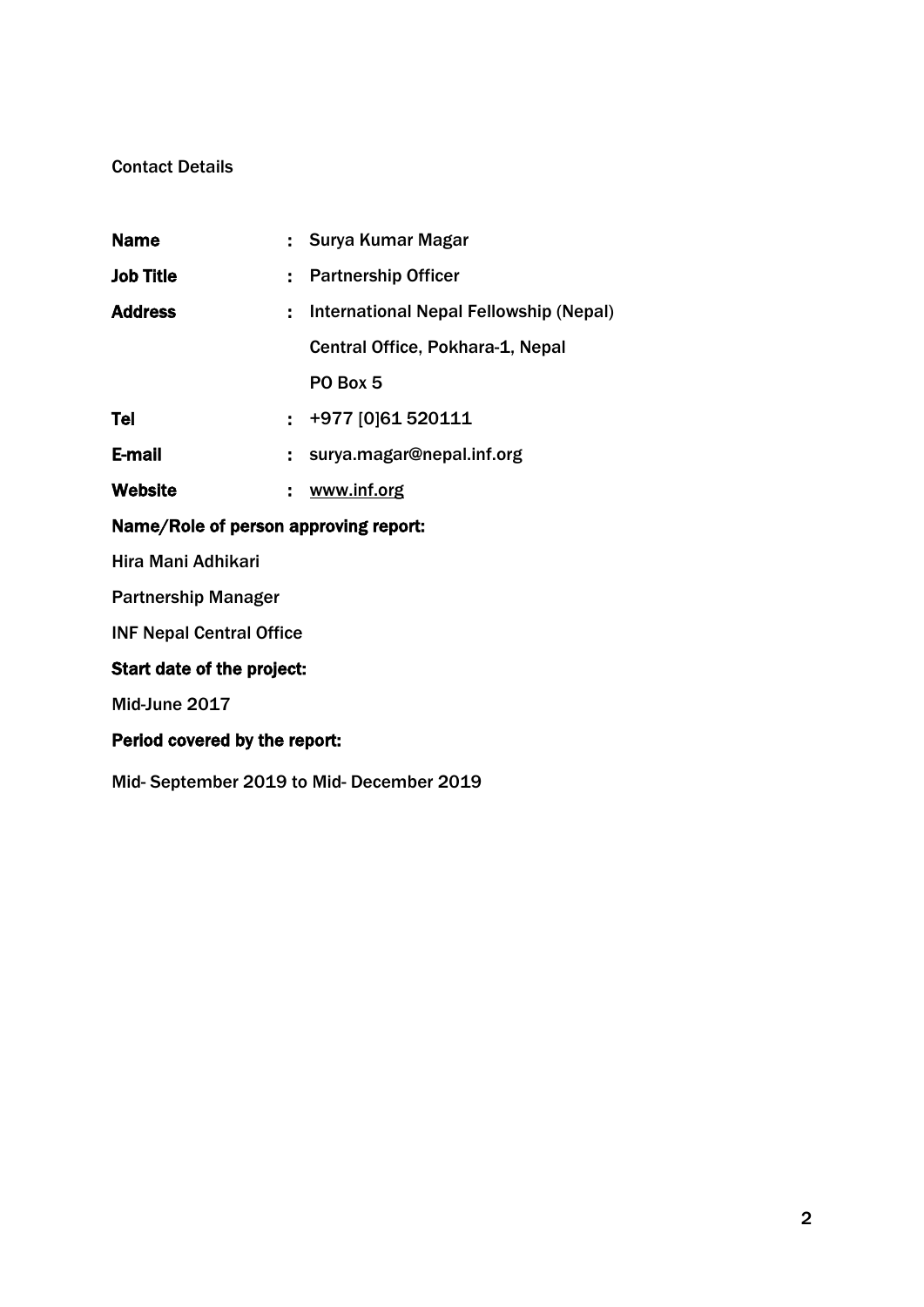#### Situation Update

The Ear Centre of Green Pastures Hospital (GPH) has established itself as the only specialised ear hospital in the Western Region of the country. A very dedicated team of 6 Nepali doctors and 1 expatriate doctor continues to provide treatment to hearing impairment and ear related disease through quality yet affordable services. The team are able to touch lives of many people by restoring their hearing capacity.

During the reporting period, 3491 OPD visits were done and 122 patients had surgery. 77 patient underwent Speech and Language Therapy. 127 Hearing Aid devices were distributed. 971 Hearing Tests were conducted. 54 Hearing Aid mould were repaired. Likewise, 122 patients received very good nursing care and support during their admission period in the centre.

#### Quarterly Achievements

EAN has been contributing to provide surgery and other necessary treatment for very poor and marginalised people. It is through EAN's support patient like Padam Kuma, Sunil Pun and Tej Lal Roka Magar are now able to hear. They are now able to go to school, participate in social events and contribute to their family earning.

During the reporting period 26 (16M, 10F) persons benefitted with Medical Charity Support from Ear Aid Nepal (EAN). In total, NPR 323,507 was supported through EAN. The tables below gives more detail of these patients.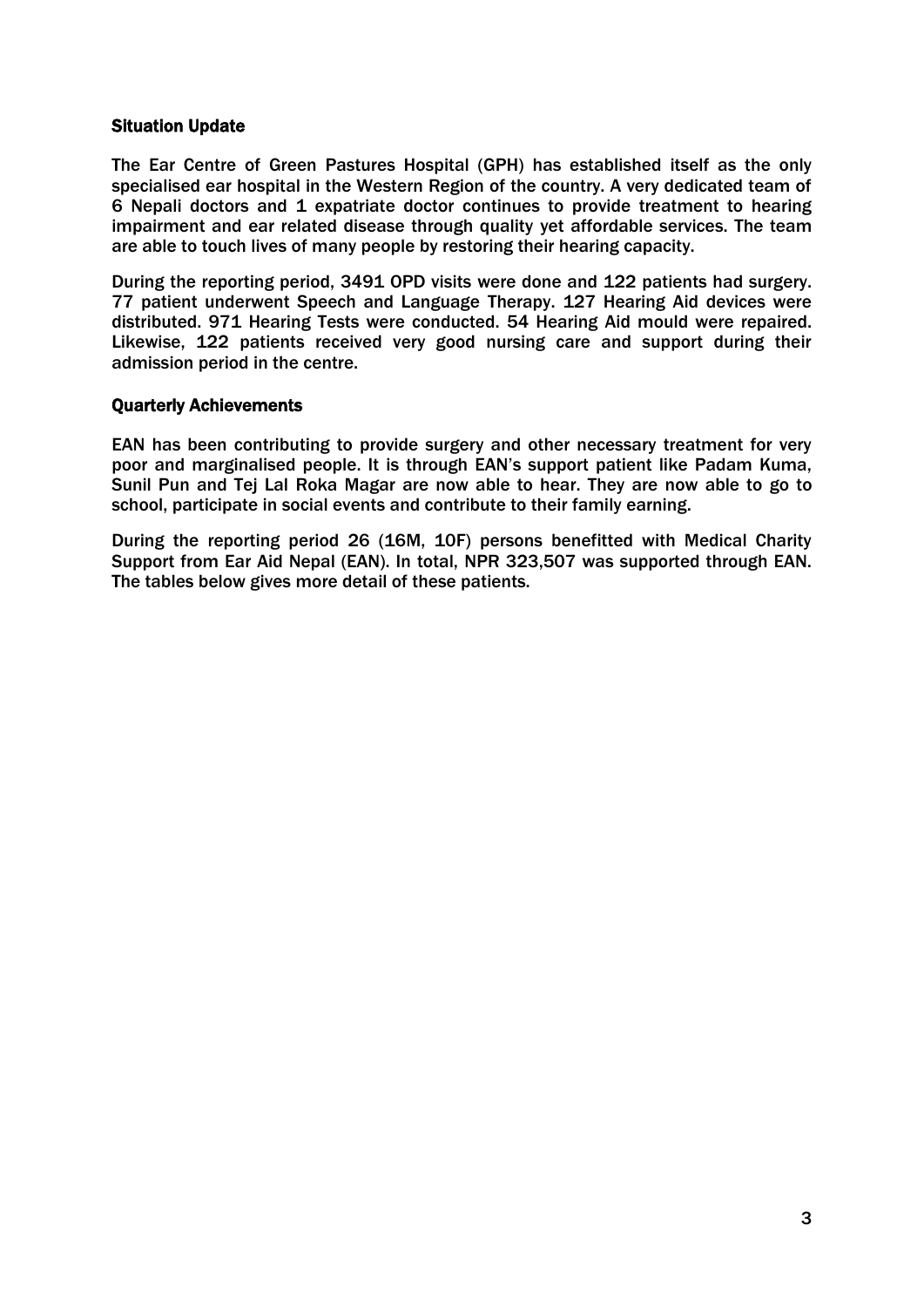# Patient Report: Mid-September 2019 to Mid-December 2019

| SN | <b>Name</b>        | Gender | <b>Home District</b> | Age | Employment | H'Aid           | Reason<br>for<br>Support | <b>Amount NPR</b> | EAN<br>contribution | <b>Total cost of</b><br>treatment | % of<br>treatment<br>provided |
|----|--------------------|--------|----------------------|-----|------------|-----------------|--------------------------|-------------------|---------------------|-----------------------------------|-------------------------------|
|    | Padam Kumal        | M      | Gorkha               | 66  | No         | Digital*2       | Poor                     | 10000             | 10000               | 16000                             | 63%                           |
| 2  | Anju Sunar         | F      | Parbat               | 14  | Student    | Analogue        | Poor                     | 2000              | 2000                | 3000                              | 67%                           |
| 3  | Madhu Bhujel       | M      | Kaski                | 44  | No         | Digital         | Poor                     | 3000              | 3000                | 8000                              | 38%                           |
| 4  | Mangali Pariyar    | F      | Kaski                | 52  | No         | Digital*2       | Poor                     | 6000              | 6000                | 16800                             | 36%                           |
| 5  | Dhan Bdr Sunar     | M      | Palpa                | 24  | Student    | Boxed Digital*2 | Poor                     | 10800             | 10800               | 30800                             | 35%                           |
| 6  | Subash Dahal       | M      | Jhapa                | 19  | Student    | Digital         | Poor                     | 10800             | 10800               | 16800                             | 64%                           |
| 7  | Laxmi Baral        | F.     | Kaski                | 71  | No         | Old Digital*2   | Poor                     | 5000              | 5000                | 10000                             | 50%                           |
| 8  | Til Bdr Paudel     | M      | Kaski                |     | Not Known  | Old Digital     | Poor                     | 5200              | 5200                | 5400                              | 96%                           |
| 9  | Anjila Shai        | F.     | <b>Baglung</b>       | 5   | Student    | Digital*2       | Poor                     | 6000              | 6000                | 16800                             | 36%                           |
| 10 | Himal Gharti Magar | M      | Rolpa                | 25  | Student    | Analogue        | Poor                     | 3000              | 3000                | 3800                              | 79%                           |
|    | <b>Total (NPR)</b> |        |                      |     |            |                 |                          | 61800             | 61800               |                                   |                               |

## Table 1: Patients receiving support for Hearing Aids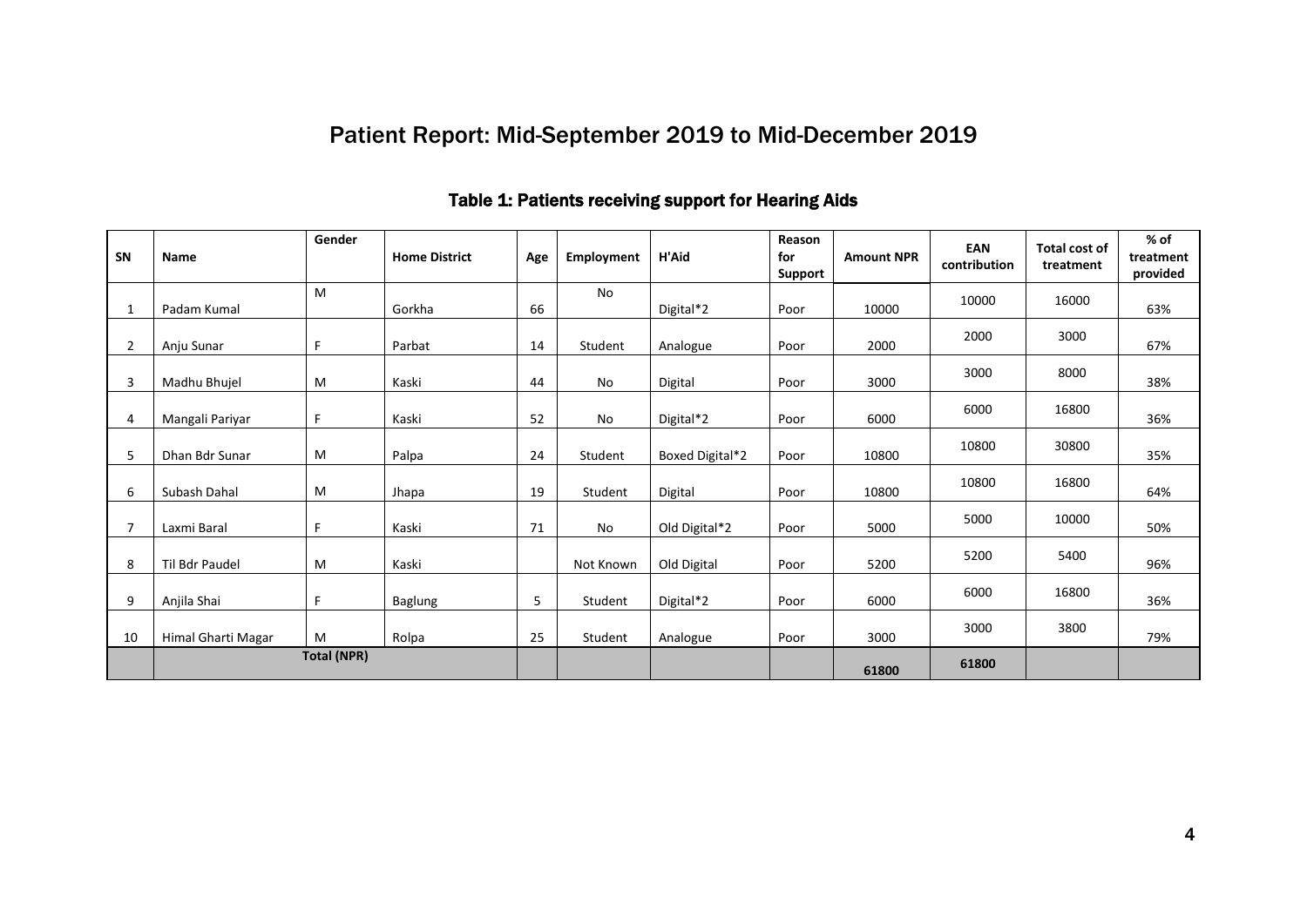| SN             | Name                | Gender | <b>District</b> | Age | Employment | <u>---o--, ---r-</u><br><b>Surgery</b> | <b>Diagnosis</b>                  | Reason<br>for  | Amount<br><b>NPR</b> | EAN<br>contribution | <b>Total cost</b><br>of | $%$ of<br>treatment |
|----------------|---------------------|--------|-----------------|-----|------------|----------------------------------------|-----------------------------------|----------------|----------------------|---------------------|-------------------------|---------------------|
|                |                     |        |                 |     |            |                                        |                                   | <b>Support</b> |                      |                     | treatment               | provided            |
| 1              | Sunil Pun           | M      | Rolpa           | 16  | Student    | R M'Plasty                             | R CSOM TT                         | poor           | 8500                 | 8500                | 20500                   | 41%                 |
| $\overline{2}$ | Sundar Gaire        | M      | Syangja         | 32  | Service    | L T'Plasty                             | L Facial palsy<br>(Post T'Plasty) | poor           | 20500                | 20500               | 40500                   | 51%                 |
| 3              | Khila Maya Khanal   | F.     | Kaski           | 40  | Housewife  | L Atticotomy+T+O'Plasty                | L CSOM TT                         | poor           | 25500                | 25500               | 35500                   | 72%                 |
| 4              | Bishnu Devi Sharma  | F      | Parbat          | 52  | Housewife  | R T'Plasty+small atticotomy            | R CSOM TT                         | poor           | 5000                 | 5000                | 35500                   | 14%                 |
| 5              | Madan Chhantyal     | M      | Myagdi          | 12  | Student    | R Tympanoplasty                        | R CSOM TT                         | poor           | 5500                 | 5500                | 20500                   | 27%                 |
| 6              | Bijayata pariyar    | F.     | Kaski           | 28  | Worker     | R Atticotomy T+O+Canalplasty           | <b>B/L CSOM TT</b>                | poor           | 15000                | 15000               | 35500                   | 42%                 |
| 7              | <b>Tulov Gotame</b> | M      | Pyuthan         | 13  | Student    | R T'Plasty                             | CSOM TT                           | poor           | 16000                | 16000               | 26000                   | 62%                 |
| 8              | Suk Dev Nepali      | M      | Kaski           | 11  | Student    | R T'Plasty                             | R CSOM TT                         | poor           | 20500                | 20500               | 20500                   | 100%                |
| 9              | Milan Tamang        | M      | <b>Dhading</b>  | 33  | Labour     | L almost MRM                           | L CSOM AA                         | poor           | 10000                | 10000               | 40500                   | 25%                 |
| 10             | Luckysha Pariyar    | F.     | Kaski           | 12  | Student    | Mastoidectomy                          | <b>B/L COM AA</b>                 | poor           | 31000                | 31000               | 41000                   | 76%                 |
| 11             | Unisha Sedai        | F.     | Kaski           | 15  | Student    | Mastoidectomy                          |                                   | poor           | 20500                | 20500               | 40500                   | 51%                 |
| 12             | Shiva Kumal         | M      | Kaski           | 10  | Student    | Mastoidectomy                          | R CSOM AA                         | poor           | 40000                | 40000               | 40500                   | 99%                 |
| 13             | Laxmi Kafle         | F.     | Syangja         | 26  | Housewife  | L Wide<br>Atticotomy+T+O+canalplasty   | L CSOM AA                         | poor           | 28000                | 28000               | 40500                   | 69%                 |
| 14             | Om Bdr Thapa        | M      | <b>Baglung</b>  | 46  | Farmer     | L M'Plasty GA                          | L CSOM TT                         | poor           | 6500                 | 6500                | 16500                   | 39%                 |

## Table 2: Patient receiving Surgery support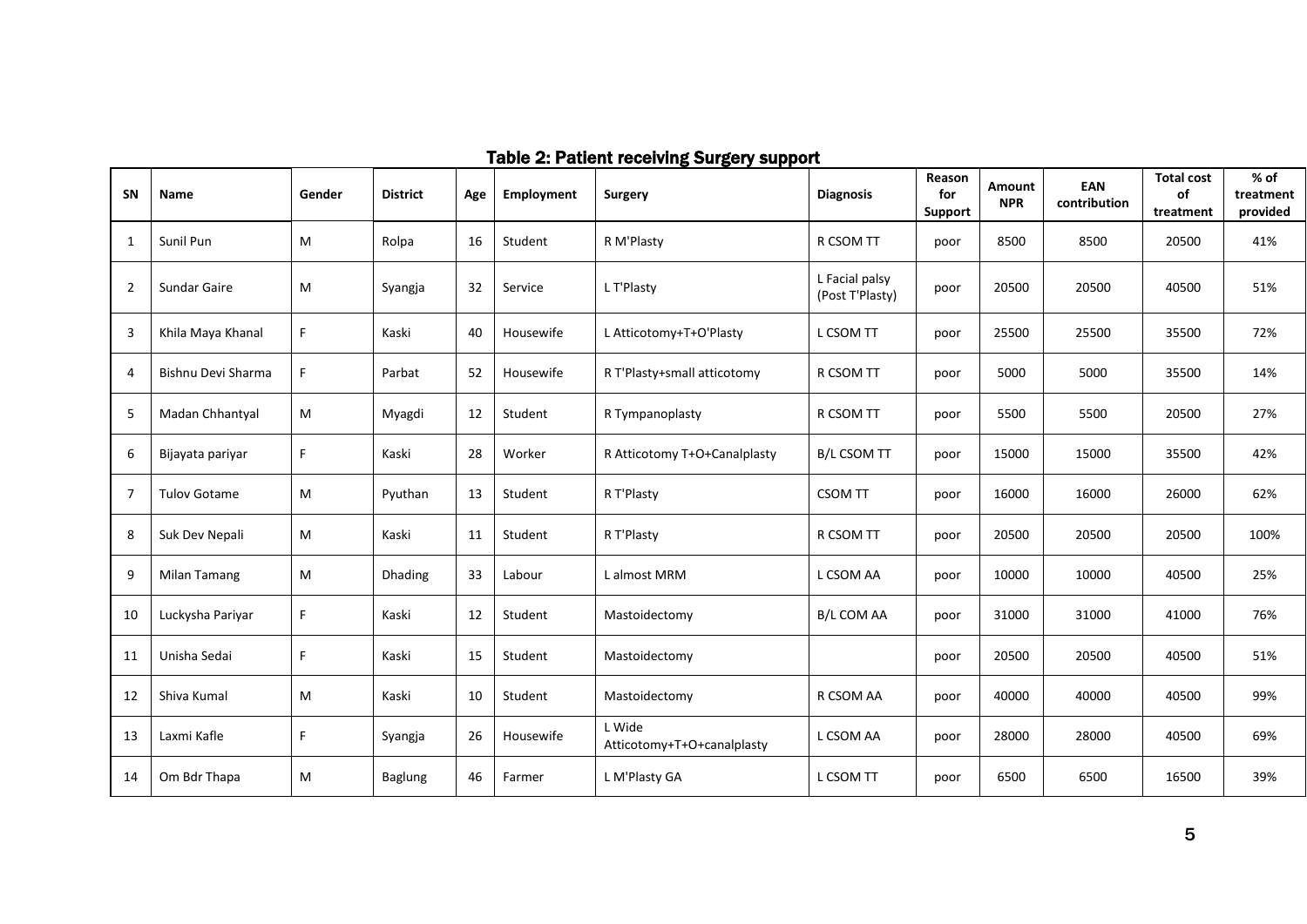| 15 | Kumar Khaptari | M                | Kaski | 23 | Job | R Tympanoplasty | R COMTT | poor | 5500   | 5500   | 20500 | 27% |
|----|----------------|------------------|-------|----|-----|-----------------|---------|------|--------|--------|-------|-----|
|    |                | <b>Total NPR</b> |       |    |     |                 |         |      | 258000 | 258000 |       |     |

## Table 3: Patient receiving support for other support

| <b>SN</b> | <b>Name</b>      | Gender | Home<br><b>District</b> | Age | <b>Services Provided</b>             | <b>Total Amount</b><br>(NPR) | EAN<br>contribution | <b>Total cost</b><br>οf<br>treatment | % of<br>treatment<br>provided |
|-----------|------------------|--------|-------------------------|-----|--------------------------------------|------------------------------|---------------------|--------------------------------------|-------------------------------|
|           | Anil Bogati      | M      | Kaski                   | 14  | Bed Charge 4days@500 and<br>medicine | 3707                         | 3707                | 3707                                 | 100%                          |
|           | <b>Total NPR</b> |        |                         |     |                                      | 3707                         | 3707                |                                      |                               |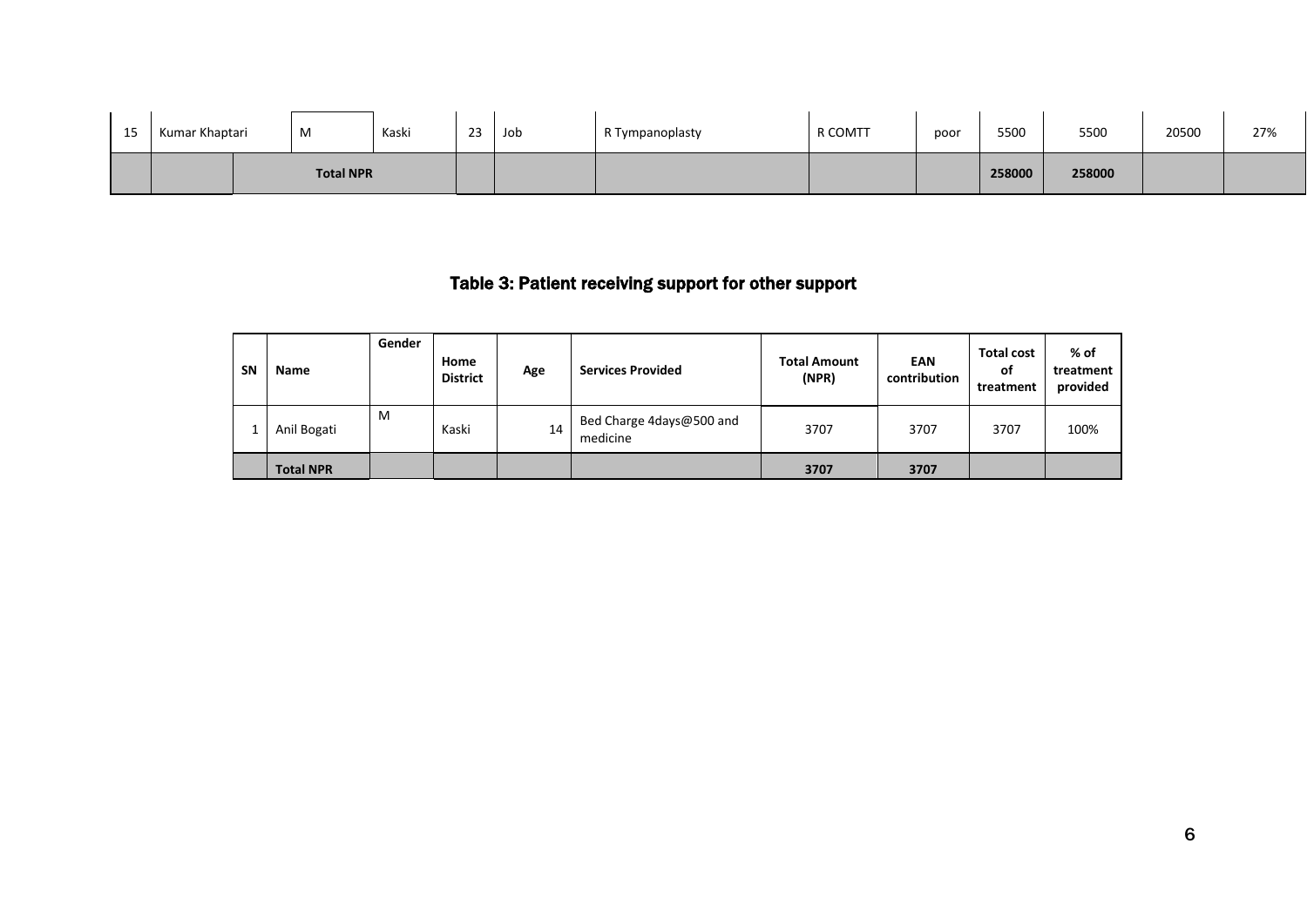#### Annex 1: Case story

#### *Bringing new hope in life!*

For almost every boy and girl, being in early teen age means start of heading down the path toward becoming a healthy responsible adult. The future dreams start shaping with more involvement in academic and sports activities. However, this was not the case for fifth grader Tej Lal Roka Magar. He had to struggle to listen to his teachers' lectures. He had difficulties in getting social with his friends. This was all because of the problem in his ears.

Tej is14 year boy from Sheram , Rolpa, Nepal. Rolpa District is located in Mid-Western Development Region of the country. It is situated in the height of 701 meters to 3639 meters from sea level and its area is  $1879$  square kilometers. <sup>1</sup> Tej and his father, Badal Singh Roka Magar, travelled 14 hours in bus



**Tej , post- surgery** 

to come to the Ear Centre in Pokhara. Tej recently underwent surgery of his right ear.

Tej hearing capacity was decreasing since 10 years. He also had problem of fluid discharge from his both ears. The ear problem was preventing Tej from attending his classes regularly. His performance was decreasing too along with his hearing ability. Tej 's family started worrying about his condition but were helpless owing to their poor economic situation. Badal fulfills his family's basic need by working as mason and in fields of his neighbours. The income is just enough for the family. The land field the Roka family owns gives food grains just enough for three months of a year. For rest of the time, they need to buy food locally.

The Roka family was suggested to visit the Ear Centre by their close friends. Tej was diagnosed with B/L ear Perforation CSOM (TT) and underwent Atticotomy with Tympanoplasty Ossiculoplasty surgery at Ear Center on December 2019. After having socio-economic assessment done, Roka family was identified as poor. The Centre then supported the surgery cost from the Centre's Medical Charity Fund.

The Roka Family is glad to receive the service and care in the Centre. They are hopeful that Tej's problem will be cured now and that he will be able to concentrate over his studies.

(\*Photo consent taken by his father)

1

<sup>1</sup> <https://www.volunteercharitywork.org/rolpa>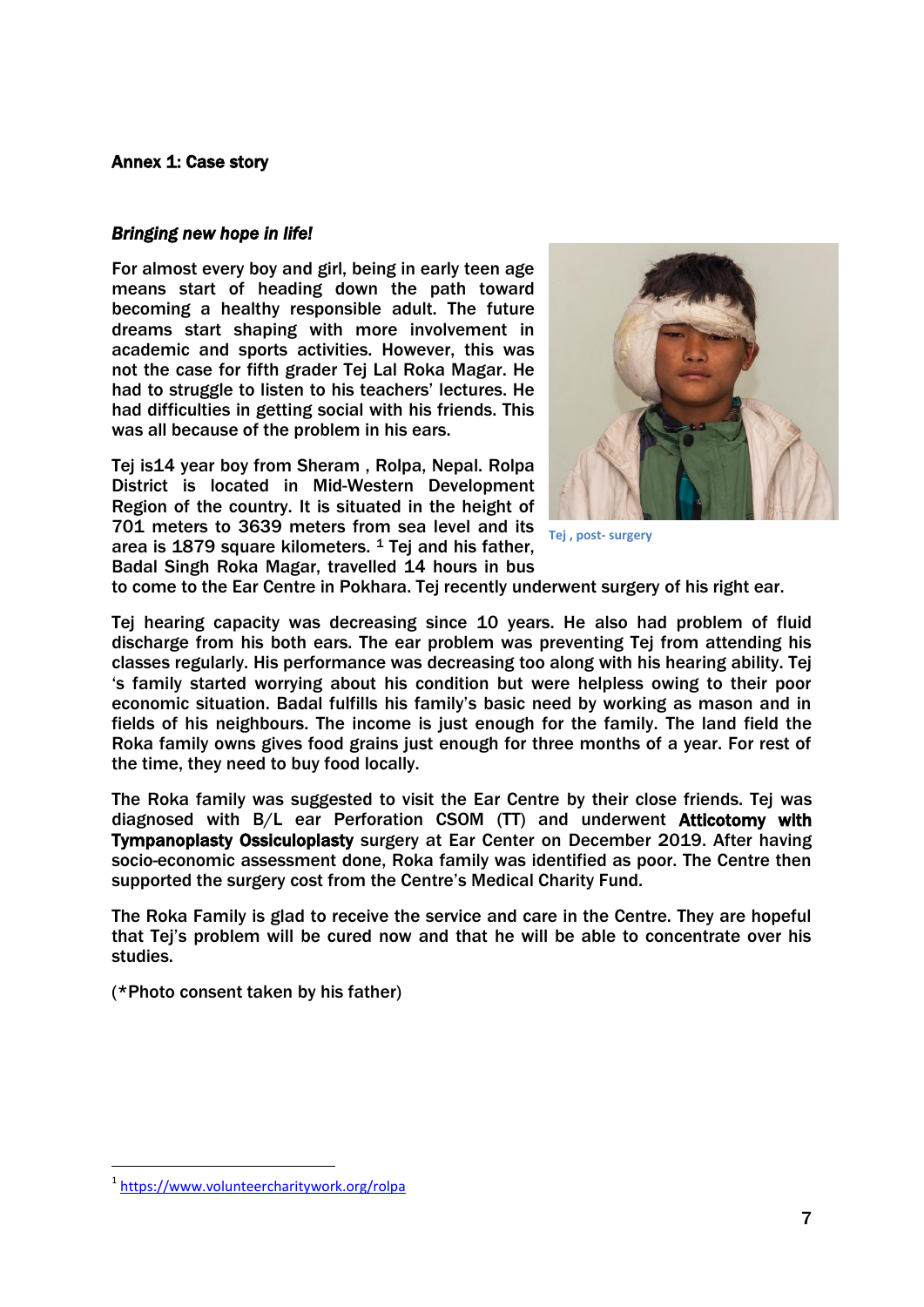#### Annex 2: Photos



Ear Centre Staff Fitting hearing aid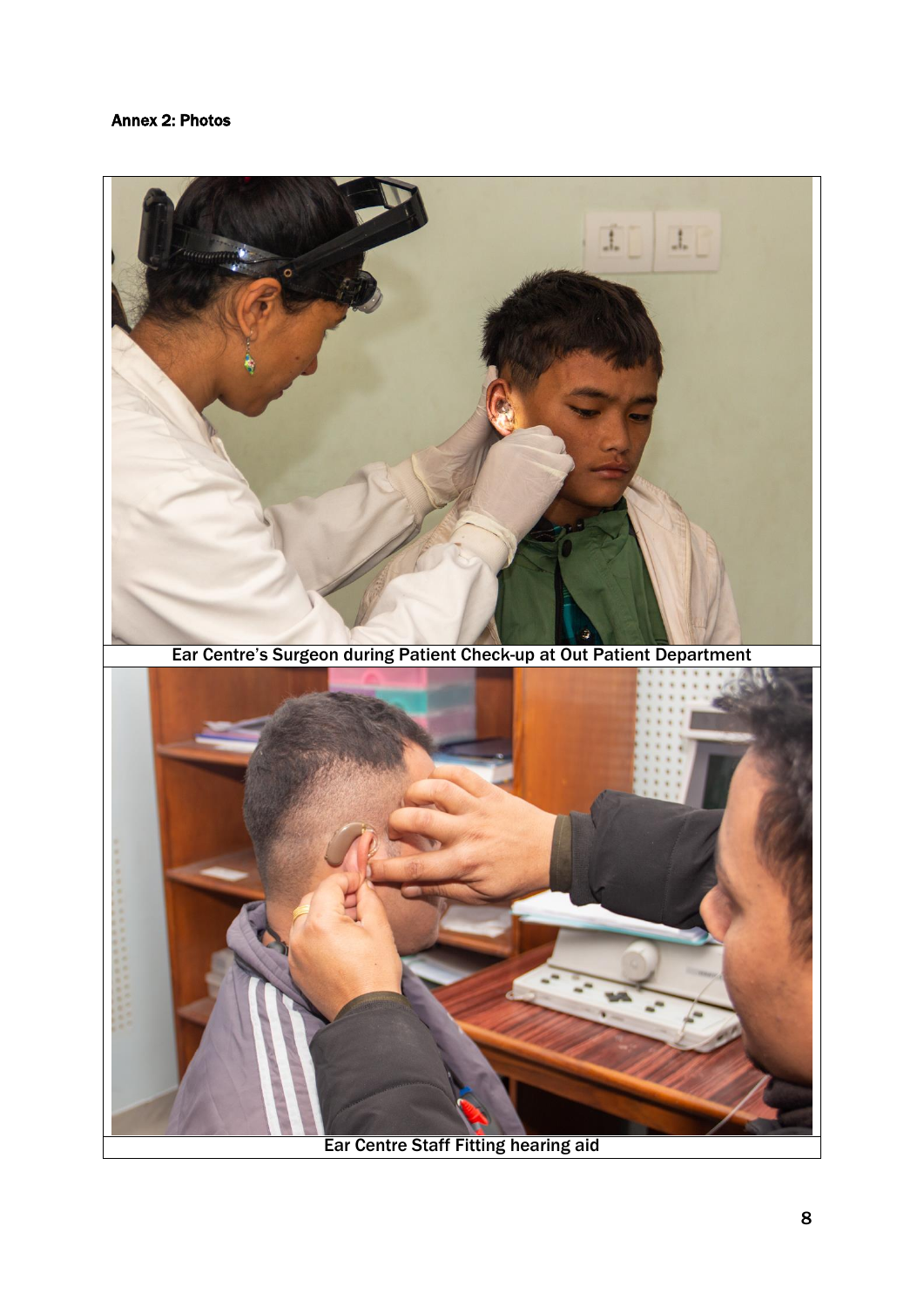



In patient post surgery